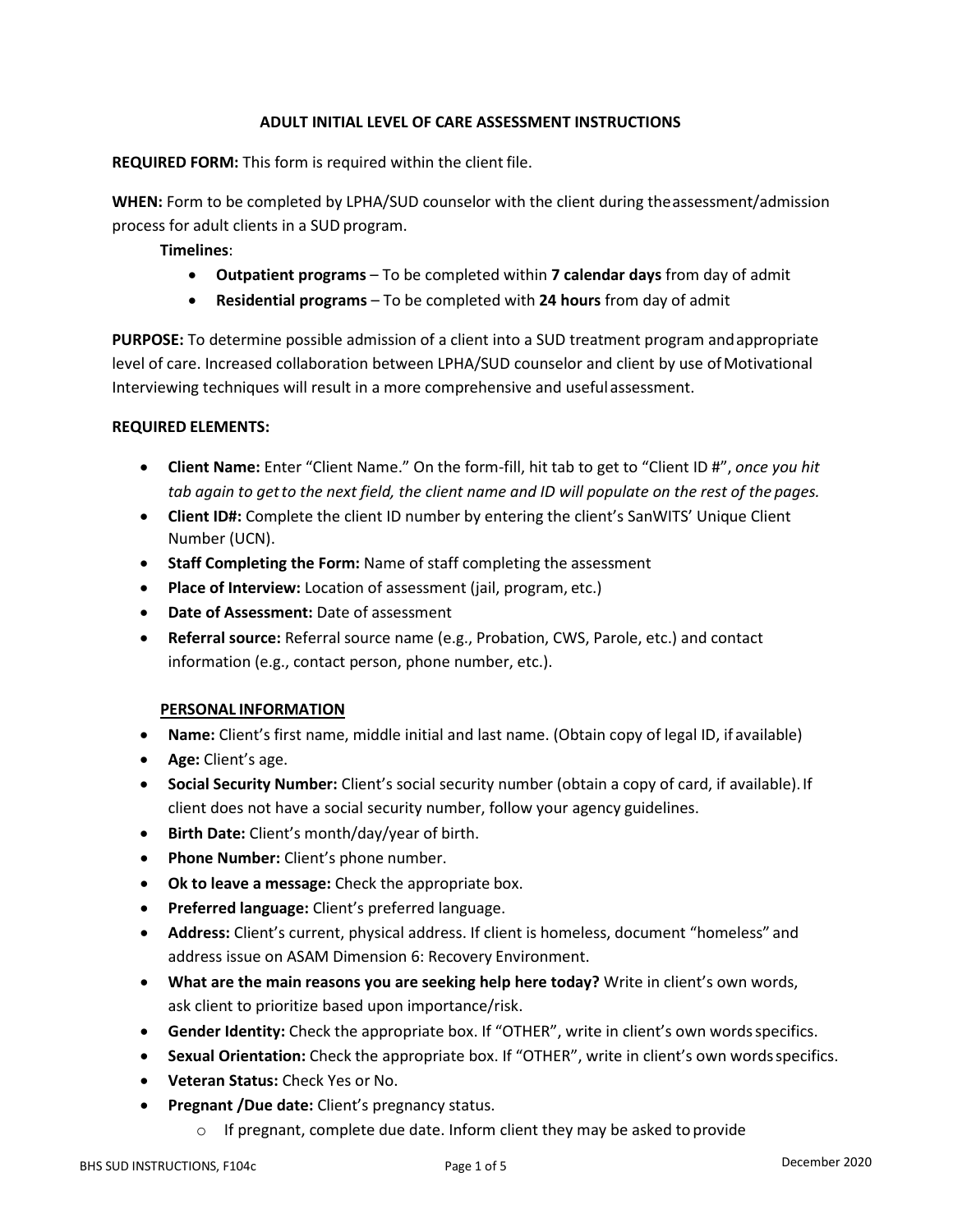documentation such as proof of pregnancy.

- o If unknown, inquire if client might need a pregnancy test.
- **Number of Children Under 18:** Complete client's number of children under the age of18. Programs requiring additional information may refer to "Supplemental A: Minor Children Information Form."
- **Medi-Cal:** Check Yes or No.
	- $\circ$  If yes, complete Medi-Cal card number. Inform client they may be required to provide proof of Medi-Cal eligibility. Follow agency guidelines for Medi-Cal eligibility.
- **Other Health Coverage/Private Health Insurance (non Medi-Cal Plan):** Check Yes or No.
	- $\circ$  If yes, complete Insurance Company's name. Inform client they may be required to provide proof of insurance. Follow agency guidelines for health insurance eligibility.
- **Medically Assisted Treatment:** Check Yes or No.
	- $\circ$  If yes, list medication(s) and name of program client receives the medication. (Note: Post COSD-ODS, services may become billable).
- **Have you ever been arrested/charged/convicted/registered for arson?** Check Yes or No.
- **Have you ever been arrested/charged/convicted/registered for a sex crime(s)?** Check Yesor No.
- **Emergency Contact Information:** Name, relationship, and contact number ofdesignated emergency contact.

## **ALCOHOL AND/OR OTHER DRUG USE**

- **Alcohol and/or other drug use:** Fill in *ALL* prompts within the boxes, document with N/Aor "client denies" within boxes as appropriate. *DO NOT LEAVE ANY BOXES BLANK.*
- **Have you used needles in the Past 12 Months:** Check Yes, No, or decline to state.
	- o If yes, specify date.
- **Date last used any drugs including alcohol:** Enter date.
- **If date of last use is longer than 7 days from today, how were you able to remain abstinent?** Enter in client's own words.
- **Number of days in a Row using:** Complete the number of consecutive days the client hasbeen using alcohol and/or other drugs, up to the last date used.
- **How long do you think you have had a problem with alcohol and/or other drugs?** Enterin client's own words.

## **ALCOHOL AND/OR OTHER DRUG TREATMENTHISTORY**

- **Have you received treatment for alcohol and/or other drugs in the past?** Check Yes orNo.
	- $\circ$  If yes, specify in the boxes below; Type of Treatment, Name of Treatment Facility, Dates of Treatment, and if treatment was completed. *DO NOT LEAVE ANY FIELDSBLANK.*

## **ASAM DIMENSION 1: ACUTE INTOXICATION AND/OR WITHDRAWAL POTENTIAL**

- **History of serious withdrawal, seizures, or life-threatening symptoms during lastwithdrawal:** Check Yes or No.
	- o If yes, describe in detail using client's own words.
- **Are you currently experiencing intoxication/withdrawal symptoms, tremors, excessive sweating, rapid heart rate, blackouts, anxiety, vomiting:** Check Yes or No.
	- o *If yes, immediately follow agency policy and procedure for further medical evaluationof*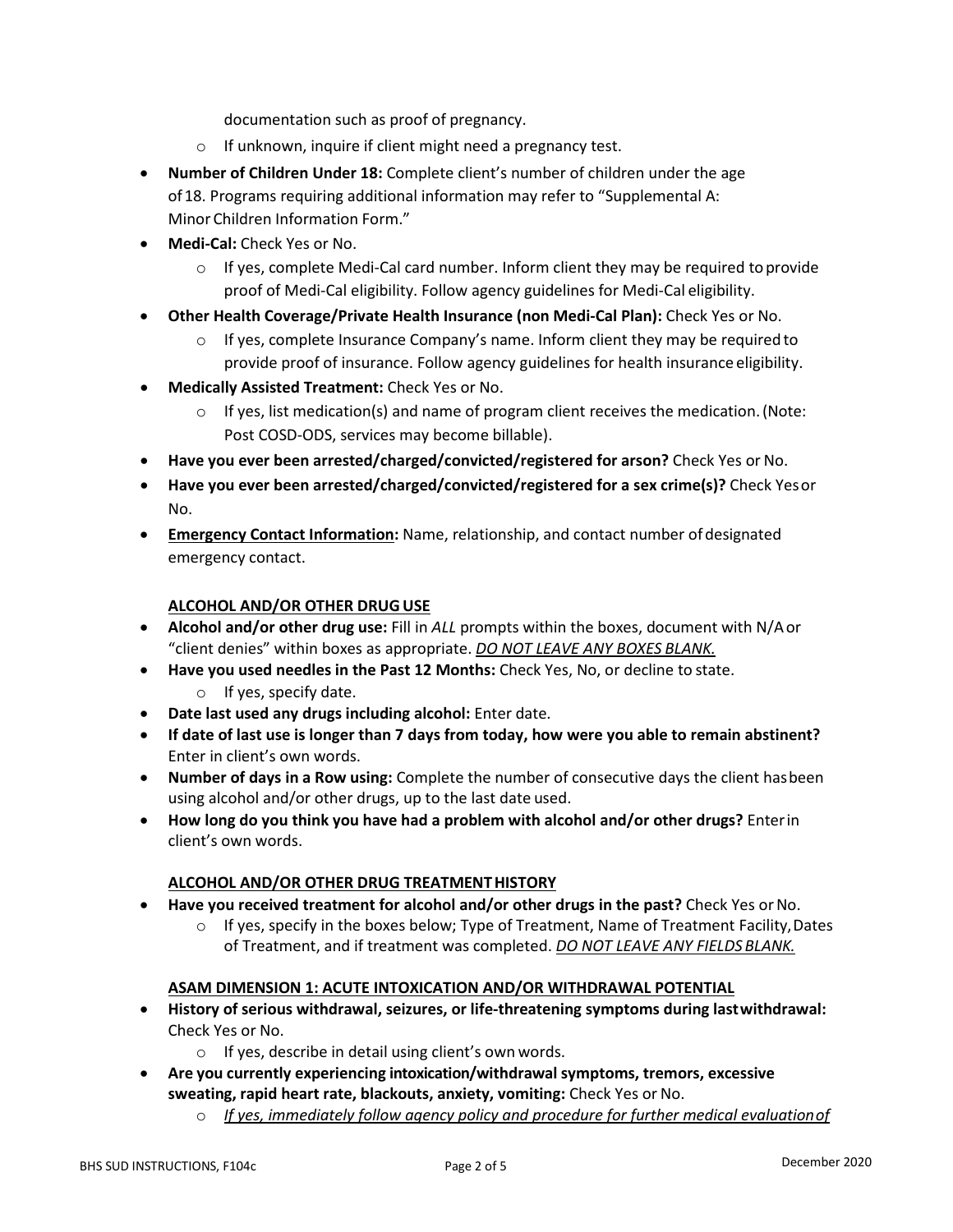# *client.*

• **Severity Rating – Dimension 1 (Substance Use, Acute Intoxication, and WithdrawalPotential):** Follow the prompts and check the current, assessed level of risk.

# **ASAM DIMENSION 2: BIOMEDICALCONDITIONS/COMPLICATIONS**

(LPHA/Counselor to review the Health Questionnaire and TB Questionnaire in your determination below)

- **Do you currently have any medical concerns?** Check Yes or No.
	- o If yes, describe in detail.
- **Are you currently taking prescription medications for any medical conditions?:** Check Yes or No.
	- o If yes, describe in detail.
- **If recently enrolled in Medi-Cal, have you received a health screening to identify health needs within 90 days of enrollment into Medi-Cal?:** Check Yes, No, or N/A
- **Severity Rating – Dimension 2 (Biomedical Conditions and Complications):** Follow the prompts and check the current, assessed level of risk. (Include review of Health Questionnaire and TB Questionnaire in your determination).
- **For residential programs**: if risk rating in this dimension is greater than "zero" (0), submit completed Health Screening Questionnaire along with Initial Assessment/Intake Form to assist with obtaining initial authorization.

## **ASAM DIMENSION 3: EMOTIONAL/BEHAVIORAL/COGNITIVE CONDITIONS/COMPLICATIONS**

(Review Risk Assessment and Co-Occurring Screening from for historical information relevant to this dimension include as a part of your assessment of severity below)

- **Do you have a history of being unable to control your anger or impulsivity?** Check Yes or No.
	- $\circ$  If yes, please describe how this has impacted your life: Enter in client's own words.
- **Do you have current thoughts of hurting yourself or others?** Check Yes orNo.
	- o *If yes continue questions per your agency policy and procedures to include additional screens, and assessment if client has a plan or means to harm self or others.Document client responses and respond according to your agency policy and procedure.*
- **Are you currently being treated or sought help in the past for a mental health condition (Depression, Anxiety, PTSD, Bipolar, other mental health condition):** Check Yes orNo.
	- $\circ$  If yes, describe in detail. (Include as much information as possible; who, what for, where, when, was treatment helpful or not, was treatment completed or not.
	- o If yes to above, are you currently prescribed medications**:** Check Yes or No.
	- o If yes, describe in detail.
- **Do you feel like you are unable to care for yourself (hygiene, food, clothing, shelter,etc.)?** Check Yes or No.
	- o If yes, describe in detail.
- **Do you currently have a LPHA and/or Psychiatrist?** Check Yes or No.
	- $\circ$  If yes, provide contact information to include; name, agency, address, and contact number/email.
- **Over the past 2 weeks, how often have you been bothered by any of the following problems:**  Check *ALL* the following six questions with either: Not at all, Several Days, More Than Halfthe Days, Nearly Every Day. *DO NOT LEAVE ANY QUESTIONS BLANK*.
- **Severity Rating – Dimension 3 (Emotional, Behavioral or Cognitive (EBC) Conditionsor**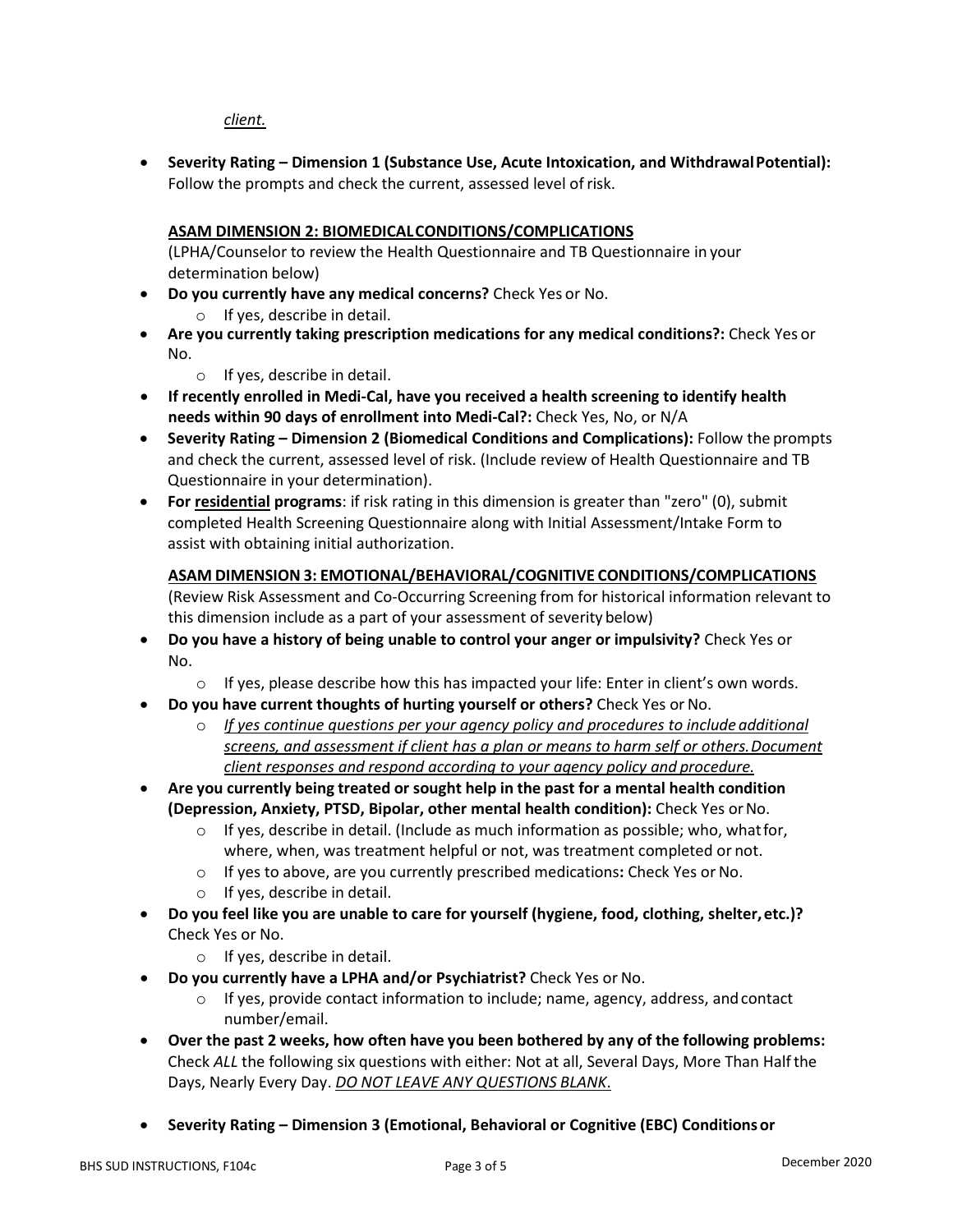**Complications):** Follow the prompts and check the current, assessed level of risk. (ReviewCo-Occurring Conditions Screening Form for historical information relevant to this dimension)

# **ASAM DIMENSION 4: READINESS TOCHANGE**

- **How long do you think you have had a problem with alcohol and/or other drugs?**Document client self-report in as much detail as possible, in client's own words.
- **Have you tried to stop drinking/using before? If so, what interfered with your successwith that goal?** Document client self-report in as much detail as possible in client's own words.
- **Do you intend to reduce or quit drinking/using in the next 2 weeks?** Check appropriate box.
- **What substance(s) are you willing to stop using?** Document client self-report in as muchdetail as possible.
- **What would be helpful for you now in order to change your drinking/using?** Document client self-report in as much detail as possible using client's own words.
- **Do you imagine alcohol or other drug use will be an active problem for you 12 months from now?** Check the appropriate box.
- **How important is it for you to receive treatment for Alcohol Problems:** Check theappropriate box.
- **How important is it for you to receive treatment for Drug Problems:** Check theappropriate box.
- **Severity Rating – Dimension 4 (Readiness to Change):** Follow the prompts and checkthe current, assessed level of risk.

#### **ASAM DIMENSION 5: RELAPSE, CONTINUED USE, OR CONTINUED PROBLEMPOTENTIAL**

- **What's the longest period of time that you have gone without using alcohol and/orother drugs?** Document client self-report.
	- o **What was happening in your life at that time?** Use client's own words.
- **If you previously stopped using alcohol and/or other drugs, what are the reasons youstarted using again?** Document client self-report in as much detail as possible using client's own words.
- **Are you aware of your triggers to use alcohol and/or other drugs?** Check Yes orNo.
	- o If yes, list triggers.
- **What are some coping tools you have used in the past to avoid using?** Document clientselfreport in as much detail as possible.
- **Severity Rating – Dimension 5 (Relapse, Continued Use, or Continued Problem Potential):** Follow the prompts and check the current, assessed level ofrisk.

## **ASAM DIMENSION 6: RECOVERY ENVIRONMENT**

- **Are you homeless or at risk?** Check Yes or No.
	- $\circ$  If yes, obtain additional information; how long, do you have a caseworker, would you be interested in a referral and linkage with housing services, has this/will this be a barrier to your receiving/continuing with services?
	- o **What is your living situation?** Enter living situation.
- **How does your living situation impact your substance use?** Use client's own words.
- **Are you currently employed?** Check Yes or No.
- **Vocational/Educational Achievements(Highest grade level completed, training or technical education, etc.):** List and attempt to make the list all inclusive.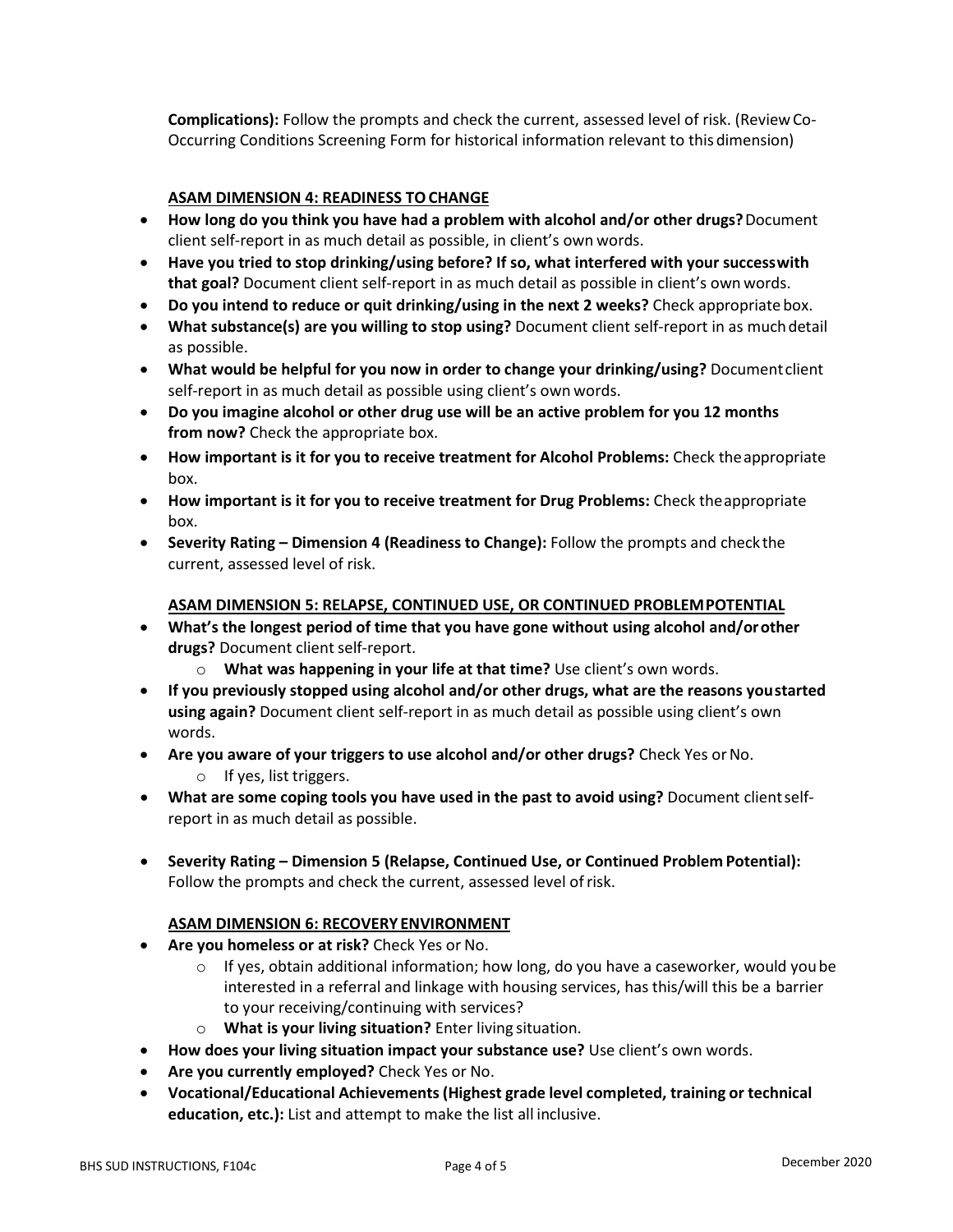- **Do you have friends and/or family that are supportive of your seeking treatment for problems related to substance use?** Check Yes or No.
	- o If yes, describe: what do the friends/family of the client do that he/she feelsis supportive? Are they currently involved in the client's life?
- **Do you have friends and/or family that might interfere with your recovery efforts related to substance use?** Check Yes or No.
	- $\circ$  If yes, describe how might they interfere in your treatment; has this happened in the past?
- **PO Contact Name and Phone Number:** Enter information or N/A
- **Pending Court Date(s):** Check Yes or No.
	- $\circ$  If yes, enter reason and date(s).
- **Are there any transportation, childcare, housing or employment issues that couldinterfere with your treatment for problems related to substance use?** Check Yes or No.
	- $\circ$  If yes, describe: is the client able to problem solve these issues so they are not abarrier to treatment.
- **Severity Rating – Dimension 6 (Recovery Environment):** Follow the prompts and checkthe current, assessed level of risk.
- **READ LEVEL OF CARE DEETERMINATION INSTRUCTIONS ON THE FORM.**
- *Optional Risk Rating Summary: (provided to the left of the Level of CareDetermination Instructions) Optional to enter risk ratings for each of the 6 dimensions here.*
- **Recommended Level of Care: Enter ASAM LOC that offers the most appropriatetreatment setting given the client's current severity and functioning:** Read "Level of CareDetermination Instructions" above. Based on the ASAM risk ratings, enter client's recommended level of care.
- **Actual Level of Care:** Enter next appropriate level of care if a level of care other thanthe recommended level of care above is provided.
- **Additional Level of Care**: **Use this section if client is in two levels of care at the same time (e.g. when a client is receiving OTP services concurrently with outpatient or residential services):** Enter additional level of care if applicable.
- **Reason for Discrepancy:** Check reasons for discrepancy between level ofcare recommendation and level of care provided. Document an explanation of the reason(s) onthe line provided. Put N/A if not applicable.
- **Designated Treatment Provider Name/Location:** Complete this if services are NOT going to be provided by the program completing this assessment and they are referring the client to another program.
- **Counselor/LPHA Name:** Print name, signature, credentials, and date, if applicable.

## *THE FOLLOWING SECTIONS MUST BE COMPLETED BY AN LPHA*

## **PROVISIONAL DIAGNOSIS**

*All programs must provide a provisional diagnosis. \*PLEASE NOTE THAT REGISTERED NURSES (RNs) MAY NOT DIAGNOSE\**

- **Enter Provisional DSM-5 Diagnostic Label(s) & ICD-10 Code(s):** Ensure to utilize correct DSM-5 diagnostic label and ICD-10 code; a diagnosis of Substance Use will be the primary and listed first. There can be additional DSM-5 Diagnostic Labels and ICD-10 codes listedas well, but will need to follow the SUD label if appropriate.
- **A Face to Face interaction occurred between both SUD Counselor and LPHA to validatemedical necessity:** Enter the date of the face to face interaction, if applicable.